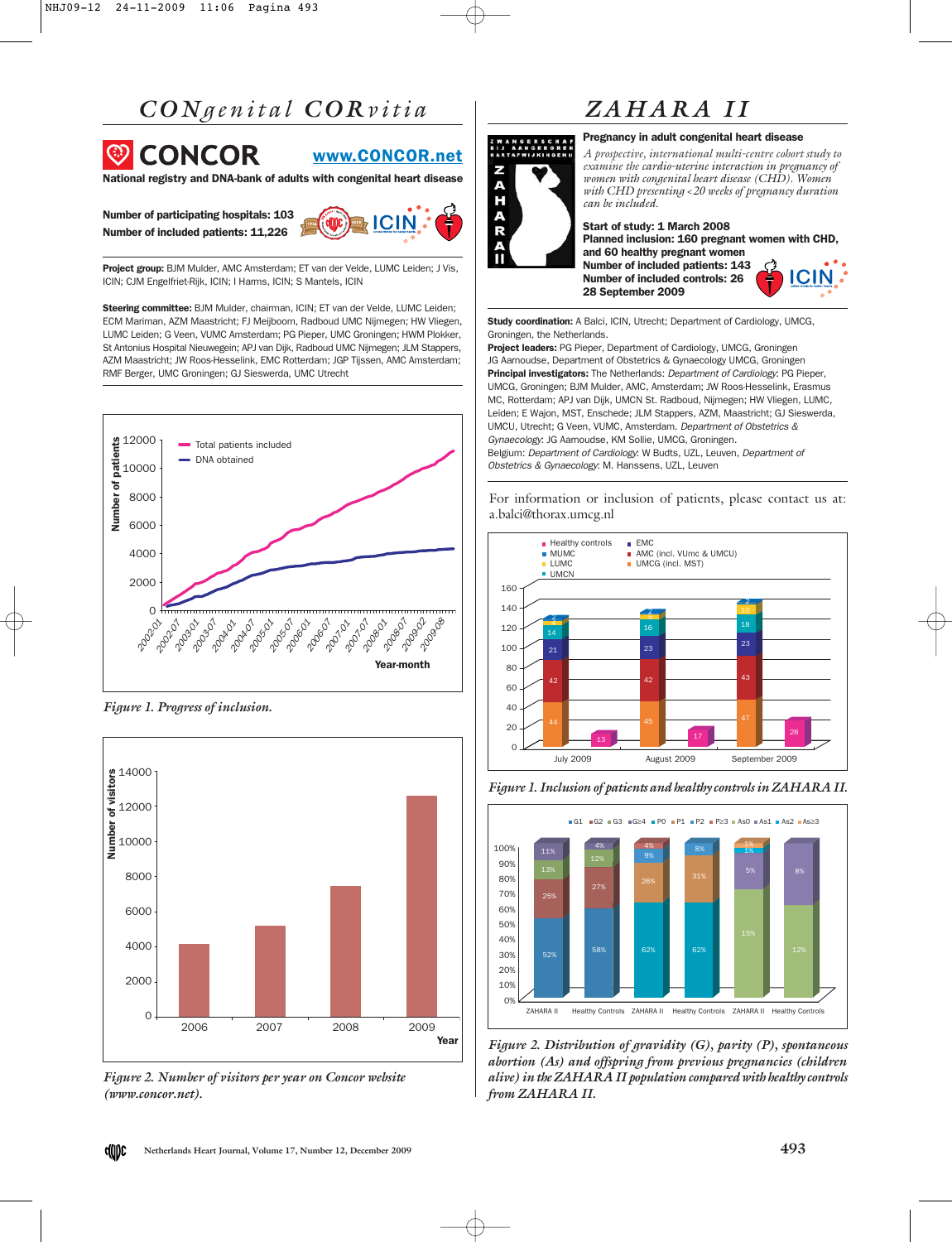### *RACE 3*



This study is supported by: Biotronik, Boehringer

NG GROUP ON<br>WASCULAR RESEARCH

Planned start inclusion: 1 June 2009

Ingelheim, Boston Scientific, Medtronic, Sanofi Aventis, St. Jude Medical and Astra Zeneca.

Steering committee: Isabelle C. Van Gelder, UMC Groningen; Marco W. Alings, Amphia Hospital Breda; Harry J.G.M. Crijns, Maastricht UMC; Raymond Tukkie, Kennemer Gasthuis Haarlem; Johan Brügemann, UMC Groningen; Joep R.L.M. Smeets, UMC Nijmegen; Charles J.H.J. Kirchhof, Rijnland Hospital, Leiderdorp; Hans L. Hillege, UMC Groningen; Jan G.P. Tijssen, AMC Amsterdam; Dirk J. Van Veldhuisen, UMC Groningen, Robert G. Tieleman, Martini Hospital Groningen Study coordination: Marcelle D. Smit, UMC Groningen PhD Student: Ismaël D. Achekar, UMC Groningen

#### Counselling in the Race 3 study

Patients randomised to the upstream rhythm control arm in the Race 3 study will receive counselling visits by a heart failure/ rhythm nurse as part of the upstream therapy beside medical treatment and cardiac rehabilitation. The main goals of these counselling visits are to stimulate patients' compliance and to motivate them to improve their lifestyle. The visits start one week after inclusion and will be repeated every six weeks until the end of follow-up. During the counselling visits patients receive advice concerning diet (i.e. salt and fluid restriction, caloric intake), alcohol and caffeine intake, and attention is paid to adherence to medical therapy. Furthermore, patients are stimulated to be physically active, and to stay physically active even after the cardiac rehabilitation programme ends. ■



*Figure 1. Flowchart of the Race 3 study.*

## *HEBE III*

A prospective, randomised, clinical study to examine the effects of a single bolus of erythropoietin on left ventricular function in patients with a myocardial infarction

Number of included patients: 529 1 June 2009

Funded by the Netherlands Heart Foundation

Study coordination: A. Belonje, UMC Groningen

Principal investigators: A.A. Voors, F. Zijlstra, D.J. van Veldhuisen, UMC Groningen

Participating centres: University Medical Center Groningen, University Medical Center Leiden, Medical Centre Alkmaar, Isala Clinics Zwolle, Amphia Hospital Breda, Academic Medical Center Amsterdam, St. Antonius Hospital Nieuwegein

#### Electrocardiography

ECGs were collected at different time points during the course of the study. The ECG registration at baseline was performed on admission to hospital (figure 1). Therefore, some of these ECGs were taken in the ambulance and others on the coronary care unit prior to PCI and some were even done at the beginning of the procedure. The second ECG was taken when patients returned to the coronary care unit after the PCI procedure (figure 2).

All ECGs will be analysed as pairs and are graded for ST-segment resolution by an investigator who is unaware of the clinical data. The sum of ST-segment elevation and deviation in all 12 leads is measured. The second ECGs are classified by comparison of the ST segments with those on the first ECGs. Normalised ST segment was defined as no residual ST-segment elevation of ≥0.1 mV in any of the 12 leads; improved ST segment was defined as ST-segment elevation <70% of that on the first ECG; unchanged ST segment was defined as a residual ST-segment elevation of ≥70% of that on the first ECG. ■





*Figure 1. Figure 2.*